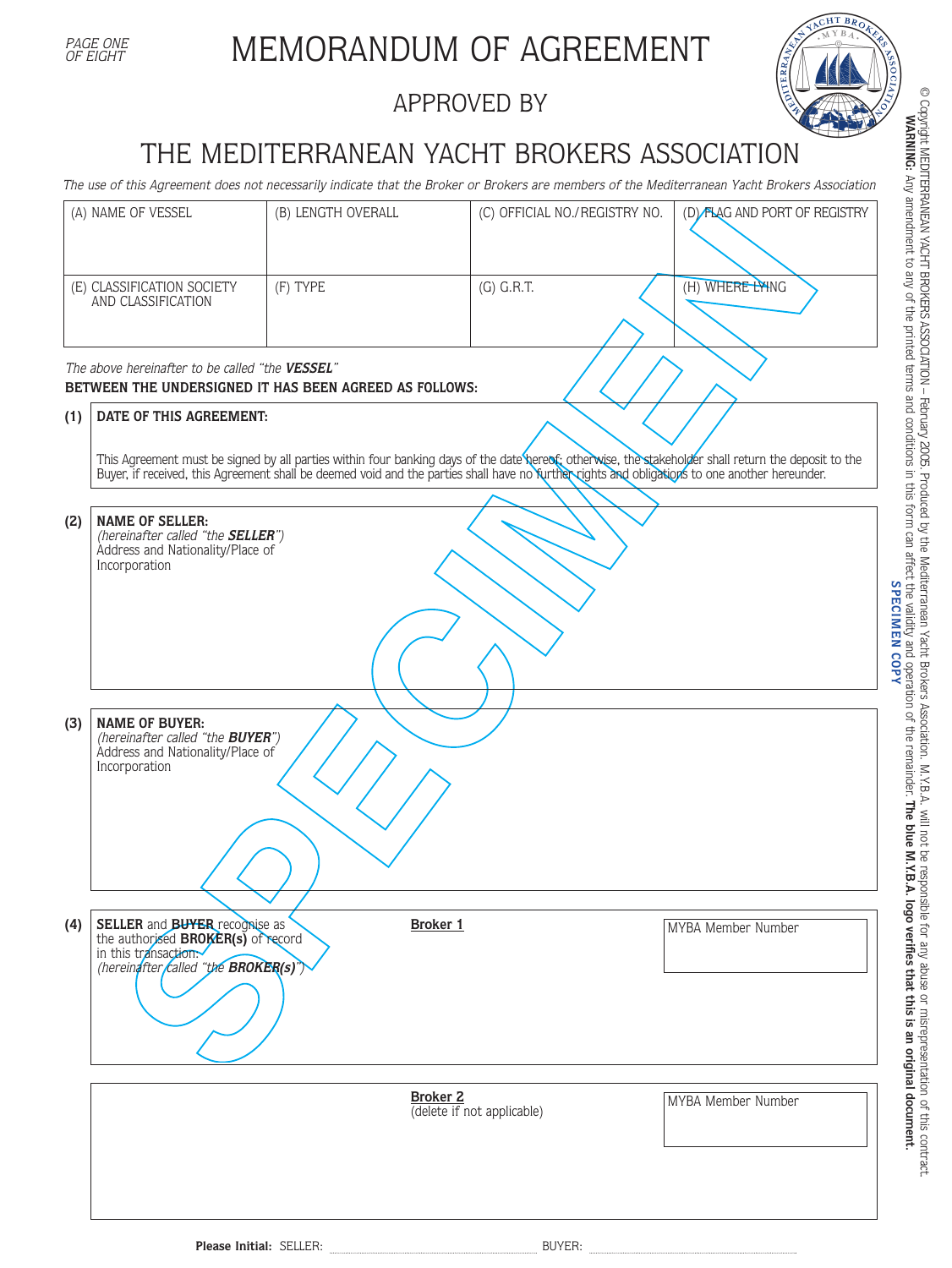PAGE TWO OF EIGHT

APPROVED BY

THE MEDITERRANEAN YACHT BROKERS ASSOCIATION



| (5)  | <b>STAKEHOLDER:</b><br>The Stakeholder (hereinafter<br>called "the Stakeholder") shall be |
|------|-------------------------------------------------------------------------------------------|
|      | Broker 1                                                                                  |
|      |                                                                                           |
|      |                                                                                           |
|      |                                                                                           |
|      |                                                                                           |
|      |                                                                                           |
| (6)  | <b>SALES PRICE:</b>                                                                       |
|      | (hereinafter called "the Sales Price")                                                    |
|      |                                                                                           |
| (7)  | <b>DEPOSIT:</b>                                                                           |
|      | (hereinafter called "the Deposit")                                                        |
|      |                                                                                           |
|      | <b>BALANCE:</b>                                                                           |
| (8)  | (hereinafter called "the Balance")                                                        |
|      |                                                                                           |
|      | SEA TRIAL and CONDITION SURVEY                                                            |
| (9)  | to be completed no later than:                                                            |
|      |                                                                                           |
| (10) | PLACE OF COMPLETION MEETING:                                                              |
|      |                                                                                           |
| (11) | PLACE OF DELIVERY OF THE VESSEL:                                                          |
|      |                                                                                           |
|      |                                                                                           |
| (12) | <b>COMPLETION DATE:</b><br>time being of the essence                                      |
|      |                                                                                           |
|      | or such earlier date as may be agreed between the SELUER and the BUYER                    |
|      | $(13)$ SPECIAL CONDITIONS:                                                                |
|      |                                                                                           |
|      |                                                                                           |
|      |                                                                                           |
|      |                                                                                           |
|      |                                                                                           |
|      |                                                                                           |
|      |                                                                                           |
|      |                                                                                           |
|      |                                                                                           |
|      |                                                                                           |
|      |                                                                                           |
|      |                                                                                           |
|      |                                                                                           |
|      |                                                                                           |
|      |                                                                                           |
|      |                                                                                           |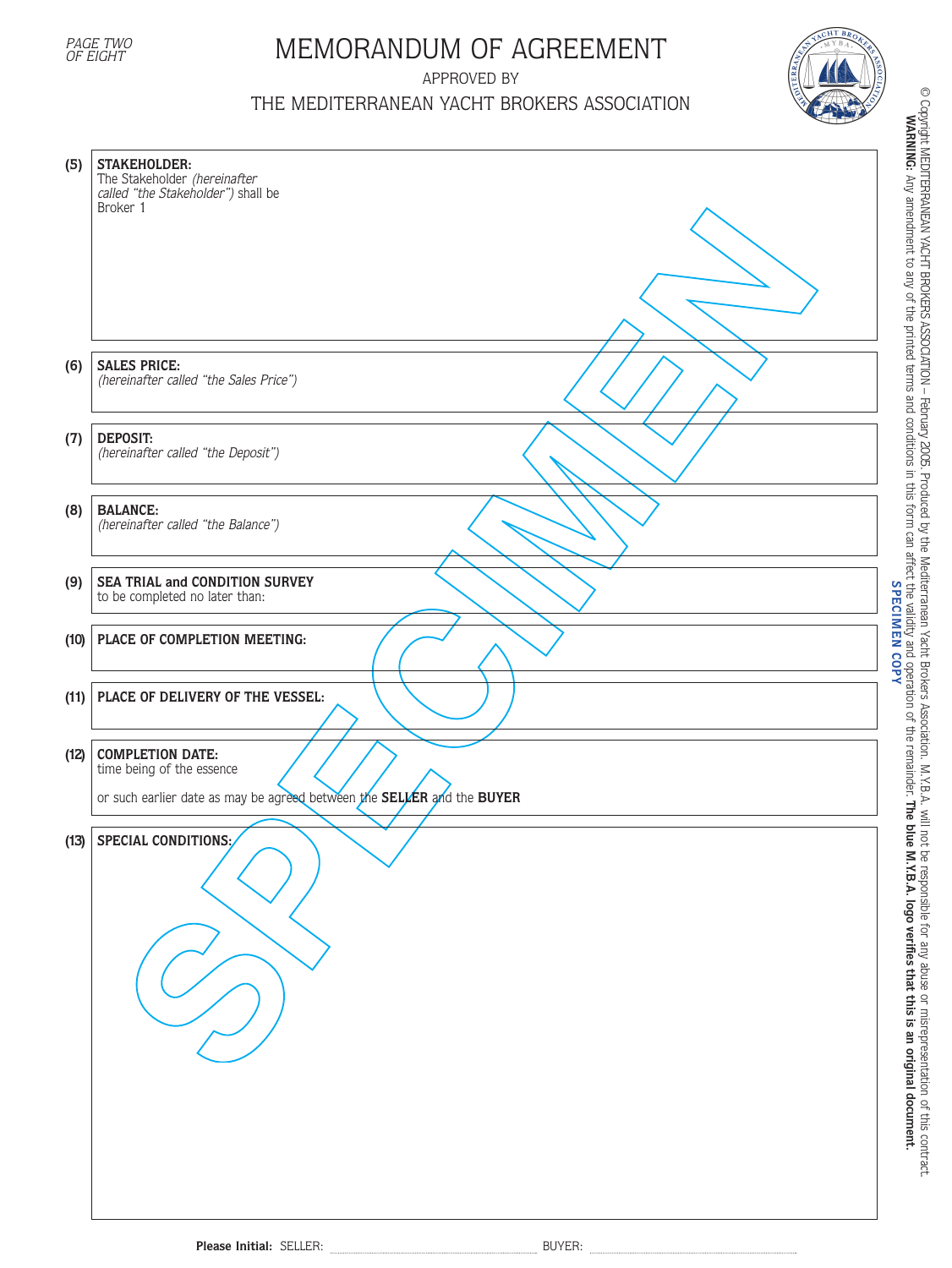APPROVED BY

### THE MEDITERRANEAN YACHT BROKERS ASSOCIATION

### SELLER'S RIGHTS & OBLIGATIONS

#### **(14) GENERAL**

The **SELLER** hereby agrees to sell the **VESSEL** on the terms and conditions of this Agreement. The **SELLER** agrees not to enter into any other agreement for the sale of the VESSEL prior to the termination of this Agreement in accordance with its terms.

#### **(15) SELLER'S WARRANTY**

The **SELLER** hereby warrants that the **VESSEL** shall at the time of delivery be free and clear of all debts, claims, liens and encumbrances of any kind whatsoever. The **SELLER** further warrants that it is the legal registered owner of the **VESSEL** and has title to and the right to sell the **VESSEL** and that at the time of delivery of the **VESSEL** it will be the legal registered owner of the **VESSEL** and have title to and the right to sell the **VESSEL**. If at the time of delivery of the **VESSEL** to the **BUYER** there is in fact existing any debt, claim, lien or encumbrance against the **VESSEL** of whatsoever kind and howsoever arising incurred prior to the time of delivery of the **VESSEL**, the **SELLER** shall pay the same as a condition to completion, or if the debt, claim, lien or encumbrance becomes known subsequent to completion, the **SELLER** will indemnify and hereby indemnifies the **BUYER** against all losses and expenses arising from any such debt, claim, lien or encumbrance against the **VESSEL**.

#### **(16) INVENTORY**

Within seven days of the date of this Agreement as specified in Clause (1) hereof the **SELLER** shall deliver to the **BUYER** or his/its representative an inventory including everything belonging to the **VESSEL** on board and ashore and on order. Such inventory shall be agreed between the Parties hereto, shall be signed and dated by them and thereafter shall form part of this Agreement. In any event the inventory shall be deemed to have been accepted by the **BUYER** unless such inventory has been rejected by the **BUYER** prior to the date specified in Clause (9) hereof.

#### **(17) SEA TRIAL/CONDITION SURVEY**

The **SELLER** shall make the VESSEL available for the purpose of the Sea Trial as referred to in Clause (26) and the Condition Survey as referred to in Clause (27).

#### **(18) COMPLETION OF SALE**

On delivery of the **VESSEL** and in exchange for payment of the Sales Price the **SELLER** shall provide the documentation set out in Addendum One.

#### **(19) RUNNING COSTS**

All running costs for the **VESSEL** including berthing fees and crew's wages shall be for the **SELLER's** account until completion of the Sale in accordance with Clauses (18) and (30). Notwithstanding what is contained in this Clause, the Condition Survey expenses referred to in Clause (27) are for the **BUYER's** account.

### **(20) DEFAULT OF SELLER**

If the **SELLER** fails to deliver the **VESSEL** and the documentation in accordance with Clauses (18) and (21) of this Agreement the reasonable expenses of the **BUYER's** Condition Survey in accordance with Clause (27) and the **BROKER's** remuneration become solely the obligation of the **SELLER** and the Deposit shall be released to the **BUYER** with interest, if any. The **BUYER** shall be entitled to claim from the **SELLER** further compensation for provable losses and expenses reasonably incurred following from such failure of the **SELLER**, together with interest thereon at the rate of Libor + 2% per annum.

#### **(21) DELIVERY**

The **VESSEL** shall be delivered safely afloat or as otherwise agreed at the Place of Delivery (as stated in Clause (11) hereof) at the **SELLER's** expense in the same condition (fair wear and tear excepted) and outfitted as at the time of the Sea Trial, if any, and the Condition Survey and with all materials, equipment, tackle, apparel, spare parts, stores (including bonded stores), fuel, lubricating oils, spare gear and outfit (including, but not limited to, furniture, linen, crockery and cutlery) belonging to the **VESSEL** on board and ashore and as more particularly described and set out in the inventory and including items ordered but not delivered (excepting fuel) all without extra cost to the **BUYER**, but excluding the **SELLER's**, Master's and crew's personal effects.

#### **(22) RISK**

The **SELLER** undertakes not to use the **VESSEL** after the Sea Trial and/or the Condition Survey. The risk of loss, damage, or destruction of the **VESSEL** shall be borne by the **SELLER** until the completion of the Sale. In the event that the **VESSEL** is an actual, constructive or compromised total loss before delivery of the **VESSEL**, all expenses incurred by the **BUYER** in relation to the Condition Survey under Clause (27), if any and if unpaid, shall be payable and shall be paid from the Deposit, the balance shall be returned to the **BUYER** with interest, if any, and this Agreement shall thereafter be deemed null and void. The **BROKER's** remuneration shall remain solely the obligation of the **SELLER**.

#### **(23) TAXES/PERMISSION TO SELL**

If permission of any governmental, regulatory or other authority is necessary to sell the **VESSEL** then it shall be the responsibility of the **SELLER** to obtain the same. Any duties, taxes, costs, fees or expenses due on the **VESSEL** prior to and up to but not including the time of completion of the Sale shall be for the **SELLER's** account.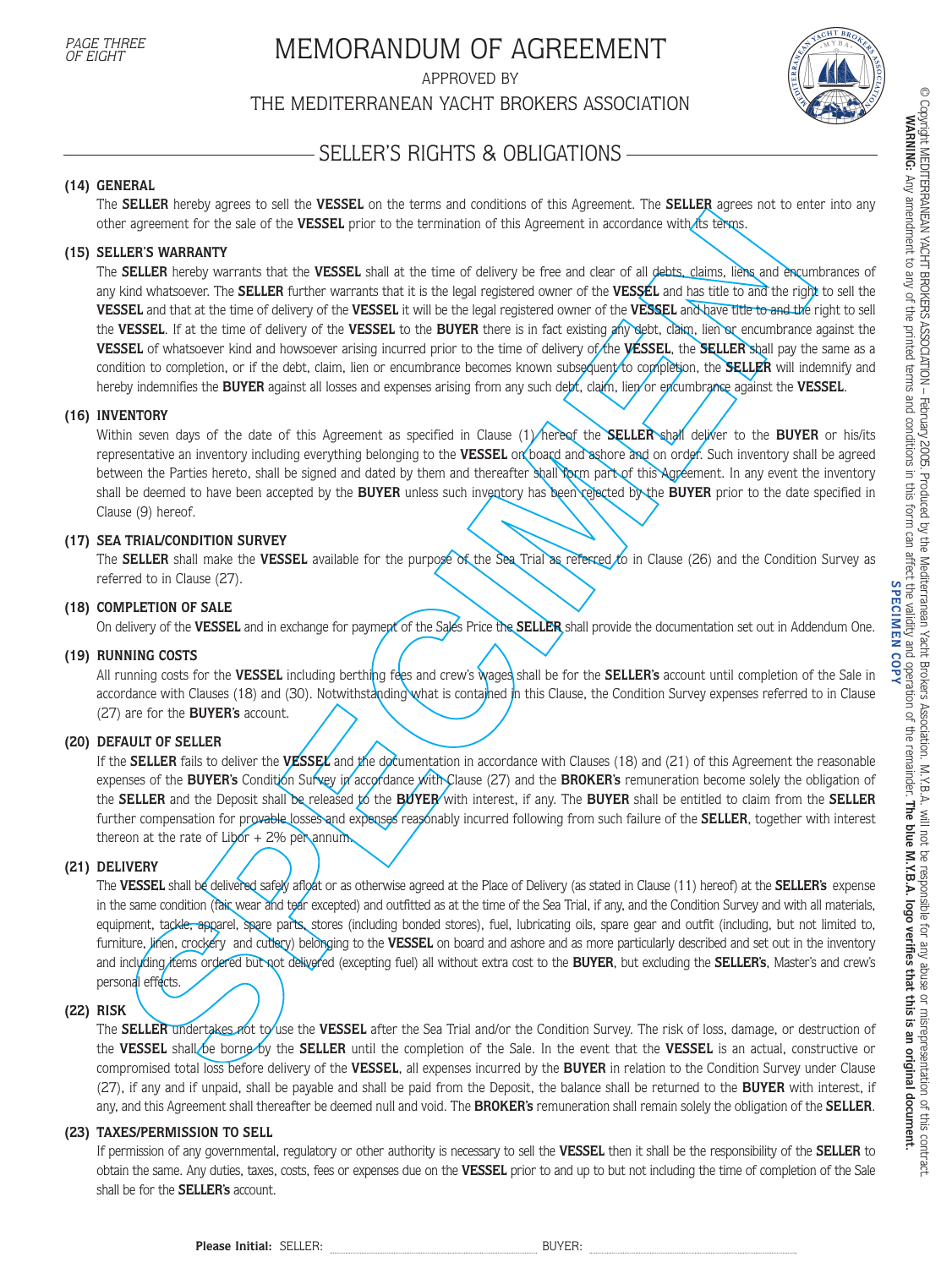

APPROVED BY



### THE MEDITERRANEAN YACHT BROKERS ASSOCIATION

### BUYER'S RIGHTS & OBLIGATIONS

#### **(24) GENERAL**

The **BUYER** hereby agrees to buy the **VESSEL** on the terms and conditions of this Agreement.

#### **(25) DEPOSIT**

Within four banking days of the signing of this Agreement the Deposit of 10% of the Sales Price shall be paid by the **BUYER** to the Stakeholder and held subject to the terms and conditions of this Agreement. Interest, if any, is to be credited to the **BUYER.**

#### **(26) SEA TRIAL**

Prior to the date at Clause (9) and prior to the **VESSEL** being placed ashore for the Condition Survey, the **SELLER** at his/its own expense is to make the **VESSEL** available to the **BUYER** for a Sea Trial of a maximum of four hours duration at a time to be mutually agreed between the parties hereto. It is at the **BUYER's** discretion to take advantage of this facility. In the event that the **BUYER** or his/its nominee does not attend such Sea Trial or otherwise take advantage of this facility then the **BUYER** shall be deemed to have accepted the **VESSEL** subject to Clause (27). Notwithstanding what is contained elsewhere in this Agreement, if for any reason whatsoever and in his/its discretion the **BUYER** considers that the **VESSEL** has not performed to his/its satisfaction on the Sea Trial and he/it does not therefore wish to proceed with the purchase, he/it shall give written notice of his/its rejection of the **VESSEL** to the **SELLER** or the **BROKER** within twenty-four hours of completion of the Sea Trial or prior to the placing of the **VESSEL** ashore for the Condition Survey as mentioned in Clause (27) hereof, whichever shall be the sooner. In the event that notice of rejection is given by the **BUYER**, all expenses incurred by the **BUYER,** if any, in relation to such Sea Trial shall be payable and shall be paid from the Deposit and the balance of the Deposit shall be returned to the **BUYER** forthwith and this Agreement shall thereafter be deemed null and void. If such notice of rejection is not given, the Sea Trial shall be deemed to have been to the **BUYER's** satisfaction.

#### (**27) CONDITION SURVEY**

The **BUYER** may at his/its own cost place ashore and/or open up the VESSEL and her machinery for the purpose of completing a Condition Survey no later than the date shown at Clause (9) herein, time being of the essence in this respect.

(a) If on completion of the Condition Survey any defects in the **VESSEL** or her machinery have been found other than those disclosed to the **BUYER** in writing prior to the date of this Agreement and thereby accepted by the **BUYER**, the **BUYER** may within seven days of completion of the Condition Survey give to the **SELLER** or the **BROKER(s)** either:

(i) written notice requiring the **SELLER** forthwith either to make good any or all of the defect(s) and/or alternatively to make a reasonable and sufficient reduction in the Sales Price to enable the **BUYER** after completion of the Sale to make good the same. All agreed items of work shall be completed by the **SELLER** without undue delay in all the circumstances and shall be carried out so as to satisfy the expressly specified *pequirements* of the **BUYER's** Surveyor in respect of defect(s) mentioned in the Surveyor's Report and notified to the **SELLER,** in which case the Completion Date shall be extended by such period as the **SELLER** and the **BUYER** may agree to allow the remedial works to be completed; or

(ii) written notice of his/its rejection of the **VESSEL** identifying and specifying in that notice the defect(s). If the **BUYER** shall serve written notice under Clause (27 (a) (ii)) then this Agreement shall be deemed terminated and the terms and conditions of Clause (29) shall apply.

(b) If the BUYER shall serve written notice under Clause (27(a)(i)) above and if after seven days of service of such notice one or a relevant combination of the following circumstances applies:

(i) the **SELLER** has not agreed in writing to make good without delay any defect(s) specified in such notice; or

(ii) the **BUYER** and **SELLER** have not agreed in writing as to the amount by which the Sales Price is to be reduced; or

(iii) the **SELLER** and the **BUYER** do not agree the period within which the remedial works are to be completed,

then this Agreement shall be deemed terminated and the terms and conditions of Clause (29) herein shall apply.

A defect shall be regarded as a defect for the purposes of this Clause (27) if an officially appointed Marine Surveyor (to be defined as a Marine Surveyor whose day to day business is occupied with the surveying of vessels of a similar quality to and value of the VESSEL) shall have certified in writing that the defect(s) affect(s) the operational integrity of the **VESSEL** or her machinery or her systems or renders the **VESSEL** unseaworthy, For the purposes of any time limits herein, the survey shall be deemed to be completed immediately following completion of the physical inspection by the Surveyor.

For the avoidance of doubt, the period of the Condition Survey and the completion thereof shall not depend on the production or provision of any written report by the Surveyor to the **BUYER**.

The **BROKER(s)** is/are not responsible for any errors or omissions of the Surveyor, although the **BROKER(s)** may have suggested a choice of surveyors and may have been made responsible for the engagement of the Surveyor selected by the **BUYER**.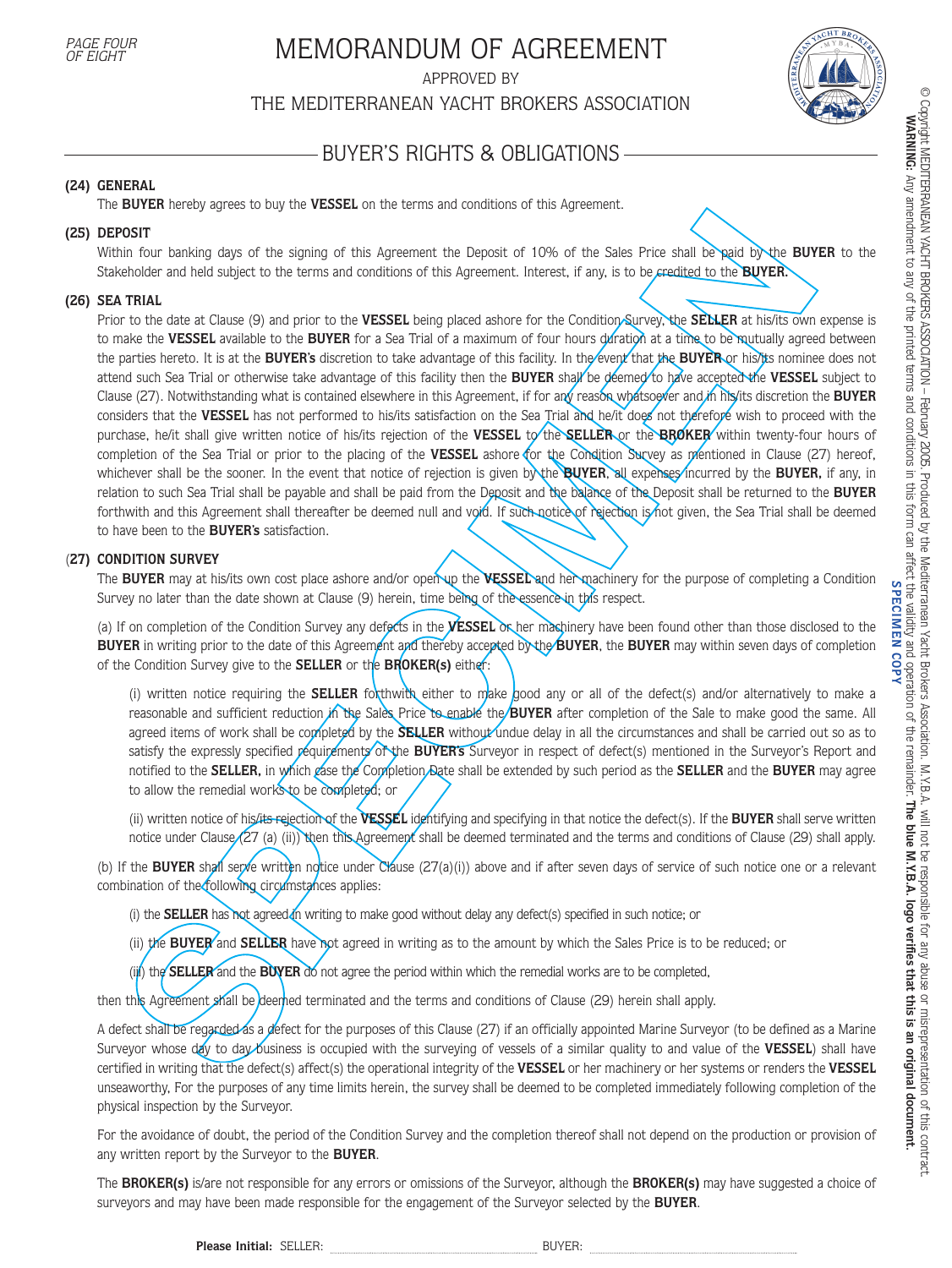PAGE FIVE

APPROVED BY



### THE MEDITERRANEAN YACHT BROKERS ASSOCIATION

#### **(28) ACCEPTANCE**

In the absence of express notice of acceptance by the **BUYER**, which may be made on completion of the Condition Survey, the **VESSEL** shall, unless the **BUYER** has already given written notice of his/its rejection of the **VESSEL** under Clause (26) or (27), be deemed to be accepted by the **BUYER** either:

(a) On the day after the date mentioned in Clause (9) or as subsequently varied by agreement between the **SELLER** and **BUYER** if no Sea Trial and/or Condition Survey has been completed; or

(b) On the eighth day after the date on which the Condition Survey has been completed, provided that the **BUYER** has not served a written notice under Clause (27(a)(ii)) hereof; or

(c) Upon agreement between the **SELLER** and **BUYER** under Clause (27(a)(i)).

#### **(29) CANCELLATION**

In the event of this Agreement being terminated under any of the terms and conditions of Clauses (26) or (27) hereof the **BUYER** shall forthwith make good any damage caused to the **VESSEL** by the Sea Trial and/or the Condition Survey in so far as such damage relates to action taken by the **BUYER** or his/its representatives or by the Master of the **VESSEL** while under instructions from the **BUYER** or his/its representatives, and the **BUYER** shall return the **VESSEL** to the port shown at box (H) of this Agreement.

The Stakeholder shall thereupon without delay return the Deposit to the **BUYER** with interest if any, less any costs, fees or debts incurred by the **BUYER** or otherwise in relation to the **VESSEL** arising out of such Sea Trial and/or Condition Survey and neither the **BUYER** nor the **SELLER** shall henceforth have any claim against the other under this Agreement.

#### **(30) COMPLETION OF SALE**

On or before the Completion Date identified at Clause  $(12)$  herein, subject to any extension agreed pursuant to Clause  $(27(a)(i))$ , the Deposit shall be released and the **BUYER** shall pay the balance of the Sales Price to the **SELLER** or the **BROKER**, as indicated and required by the SELLER, by means of a bank transfer to the designated account and order of the SELLER on delivery of the VESSEL in exchange for the documentation set out in Addendum One.

#### **(31) DEFAULT OF BUYER**

Should the Deposit not be paid in accordance with Clause (25) the **SELLER** shall have the right to cancel this Agreement and the **SELLER** shall be entitled to claim compensation from the **BUYER** for provable losses and expenses reasonably incurred, together with interest thereon at Libor + 2% per annum. If the **BUYER** fails to pay the balance of the Sales Price on or before the Completion Date in accordance with Clause (30), the **SELLER** shall have the right to cancel this Agreement forthwith, in which case the Deposit with interest, if any, shall be released to the **SELLER** and the **BROKER(s)**, and shared equally on a 50:50 basis between the **SELLER** and the **BROKER(s)** following deduction of any outstanding expenses relating to the Sea Trial and the Condition Survey, as agreed liquidated damages. Thereafter the **SELLER** shall not be entitled to any further claim for compensation from any party under this Agreement.

#### **(32) TAXES/PERMISSION TO BUY**

Any and all sales taxes imposed on the purchase of the **VESSEL** are the responsibility of the **BUYER** who guarantees to indemnify and hereby indemnifies the **SELLER** and the **BROKER** for the payment of the same. If permission of any governmental, regulatory or other authority is necessary to purchase the **VESSEL**, then it shall be the responsibility of the **BUYER** to obtain the same and any costs, fees or expenses related thereto shall be for the **BUYER's** account?

#### **(33) CHANGE OF NAME**

The **BUYER** is to apply to change the name of the **VESSEL** within seven days of completion of the Sale and hereby undertakes that the **BUYER** shall make no further reference to the present name thereafter.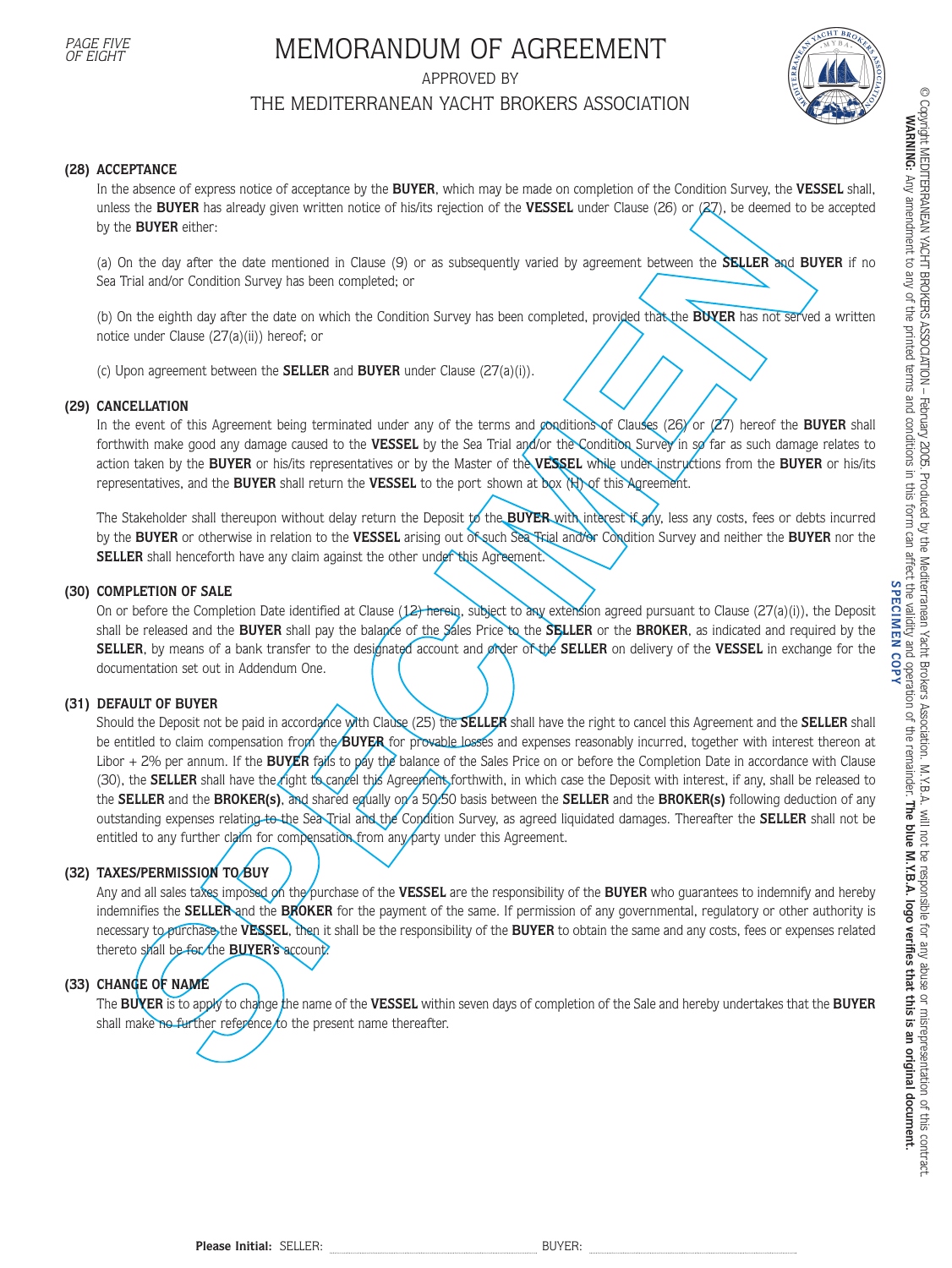PAGE SIX

APPROVED BY



THE MEDITERRANEAN YACHT BROKERS ASSOCIATION

### GENERAL CONDITIONS

#### **(34) EXCLUSIONS**

Save as provided for in Clause (15), every representation, condition, warranty or other undertaking whether expressed or implied by statute, common law, custom or otherwise howsoever in relation to the **VESSEL**, fault or errors in her description or her quality or her fitness, for any particular purpose whether made or given before or after the date of this Agreement, are hereby excluded for all purposes.

#### **(35) FORCE MAJEURE**

In this Agreement "Force Majeure" means any cause arising from or attributable to acts, events, non-happenings, omissions, accidents or Act(s) of God beyond the reasonable control of the **SELLER** or the **BUYER** (including, but not limited to, strikes, invasion, war, fire, explosion, sabotage, storm, extremes of weather, collision, grounding, fog, government act or regulation). Both **SELLER** and **BUYER** agree that the time scales mentioned in this Agreement may be reasonably extended due to any delay arising from "Force Majeure" circumstances provided that each party uses his/its reasonable endeavours to minimise such delay.

#### **(36) AGREEMENT**

This Agreement and its executed Addenda attached, if any, constitute the entire Agreement between the **SELLER** and the **BUYER**, and it is agreed and understood that there are no other duties, obligations, liabilities or warranties implied otherwise. It is effective and binding on the **SELLER** and the **BUYER**, their heirs, executors and permitted assigns as soon as signed by the **SELLER** and the **BUYER**.

#### **(37) BROKER(s)**

The **SELLER** and the **BUYER** each agrees with the **BROKER(s)** that:

(a) The **SELLER** will pay to the **BROKER(s)** from the Sales Price the **BROKERS**' remuneration on completion of the Sale in accordance with this Agreement. If the Sale is not completed according to the terms of this Agreement and if within two years of this date the **BUYER** and the **SELLER**, or their nominees, make direct arrangements between themselves for the transfer of ownership of the **VESSEL**, the **SELLER** agrees to pay to the **BROKER(s)** an amount identical to the remuneration that the **BROKER(s)** would have received under the terms of this Agreement had the Sale been completed.

(b) If the **SELLER** fails to deliver the **VESSEL** in accordance with Clauses (18) and (21) hereof, the full **BROKERS'** remuneration becomes due and payable to the **BROKER(s)** by the **SELLER**.

(c) In the event that the Deposit shall be retained by the **SELLER** and the **BROKER(s)**, the Deposit shall be divided equally between the **SELLER** (50%) and the **BROKER(s)** (50%) after all expenses have been paid from the Deposit in accordance with Clause (31). The amount of the Deposit retained by the **BROKER(s)** shall be divided between **BROKER 1** and **BROKER 2** (if any) on the same basis as the full remuneration would have been shared between **BROKER 1/and BROKER 2** 

(d) The BROKER(s) is/are a party to this Agreement/for the purpose of this Clause, Clause (4), Clause (40), Clause (41), Clause (42) and Clause (43) only herein.

Each of the **SELLER** and the **BUYER** confirm that **BROKER 1** (and **BROKER 2**) is/are the only broker(s) involved in this transaction and entitled to remuneration for the sale of the **VESSEL**. The **SELLER** acknowledges that it is solely responsible for payment of the **BROKERS'** remuneration, the amount and terms of which are governed by separate agreement, and agrees that any such remuneration due shall be paid no later than the disbursement of the Sales Price to the **SELLER** upon completion of the Sale. Each of the **SELLER** and the **BUYER** agrees to indempify and hold harmless the other against all losses, damages, costs, claims and demands (including legal fees on an indemnity basis) of whatsoever nature arising out of any claim of any other broker alleging it has dealt with the indemnifying party in relation to this transaction.

#### **(38) STAKEHOLDER**

The Stakeholder agrees with the **SELLER** and the **BUYER** that it will hold the Deposit on behalf of the **SELLER** and the **BUYER** in accordance with the terms of this Agreement.

Should any dispute be referred to arbitration then the Stakeholder shall be entitled to pay the Deposit into a designated account mutually agreed between the **SELLER**, the **BUYER** and the Stakeholder until the termination of the dispute.

The Stakeholder is a party to this Agreement for the purpose of this Clause, Clause (42) and such Clauses of this Agreement which relate to the payment, return and release of the Deposit.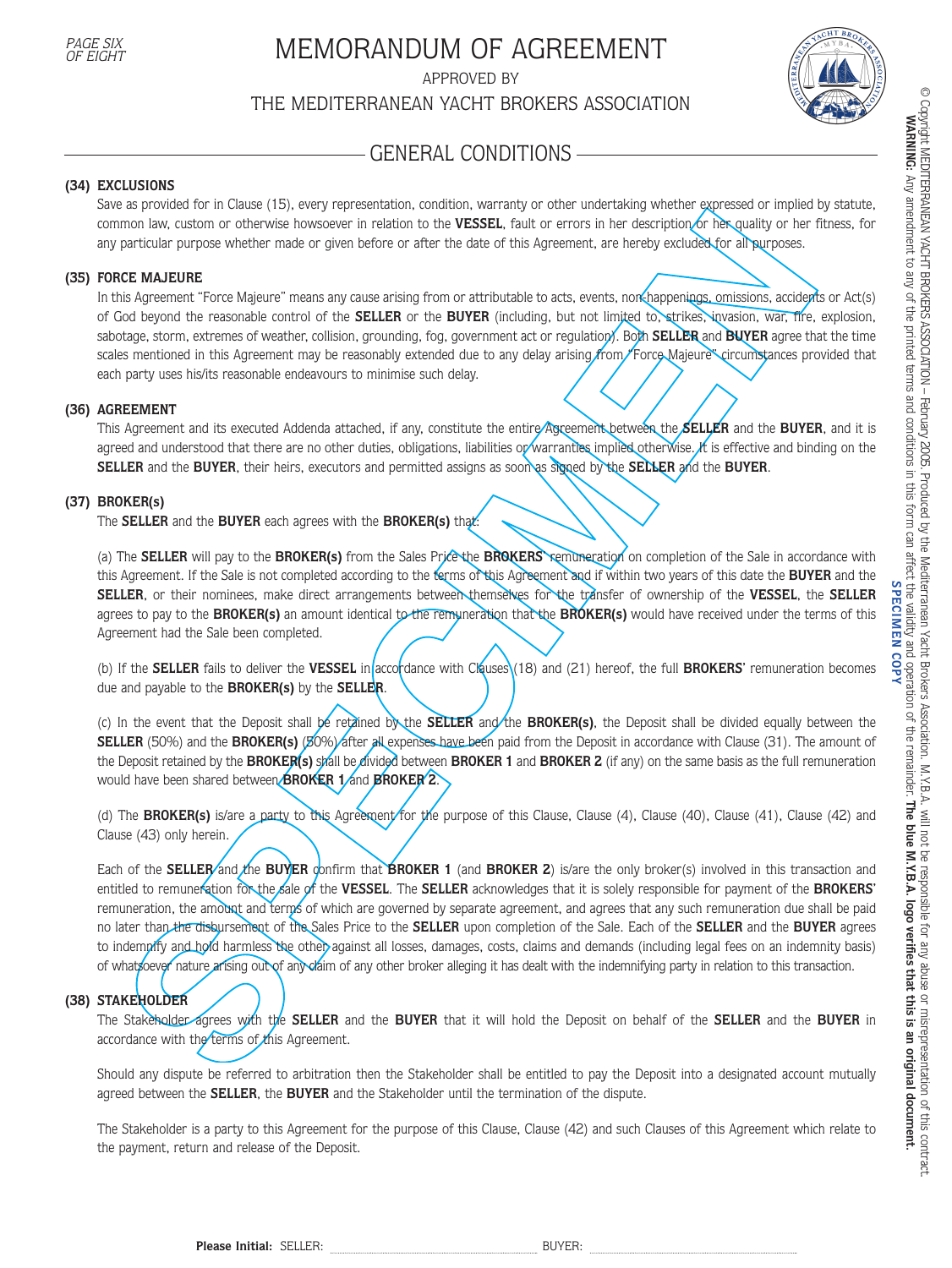

# GE SEVEN<br>EIGHT

APPROVED BY



### THE MEDITERRANEAN YACHT BROKERS ASSOCIATION

#### **(39) ANTI-FOULING**

If it is agreed between the **SELLER** and the **BUYER** that the bottom of the **VESSEL** shall be painted with anti-fouling paint and the cathodic protection anodes shall be replaced while the **VESSEL** is out of the water for the Condition Survey mentioned in Clauses (17) and (27) then the cost of the anti-fouling paint, the cost of applying same, the cost of the cathodic protection anodes and the cost of replacing same shall be for the account of the **BUYER** if he/it purchases the **VESSEL** and for the account of the **SELLER** if the Sale is not completed.

#### **(40) ARBITRATION & LAW**

This Agreement shall be governed by and construed in accordance with the laws of England.

Any dispute or difference arising out of or in connection with this Agreement between the **BUYER**, **SELLER** and/or **BROKER(s)** (hereafter the "parties") shall be referred to arbitration in London to be determined in accordance with the provisions of the Arbitration Act 1996 and any subsequent enactment replacing or amending it.

Unless the parties agree upon a sole arbitrator, one arbitrator shall be appointed by each party. If within 14 days of receipt of notification in writing of the appointment of an arbitrator the receiving party fails to appoint an arbitrator then the first arbitrator shall become sole arbitrator. Where two arbitrators are appointed they shall appoint a third as Chairman

The decision of the Tribunal shall be final and binding upon the parties and can be entered as a judgment of the High Court of England and Wales.

No proceedings of any nature shall be brought in any other state or jurisdiction except that either party may bring proceedings in rem to obtain conservative seizure or other similar remedy against any vessel or property owned by the other party in any state or jurisdiction.

If notice of arbitration proceedings is given by either party, the Stakeholder, after receiving notification of such proceedings, shall not deal with those monies held by them without the agreement of both parties or in accordance with the order of the arbitrators or their final award. The monies should be held in a designated client account, which should be interest bearing where national banking rules permit. The Stakeholder may, with the written agreement of both parties, pay the monies into an escrow account jointly controlled by the legal representatives of both parties pending the result of the arbitration.

#### **(41) ASSIGNMENT**

The **SELLER** and the **BUYER** shall not assign and/or transfer any of their respective rights and obligations under this Agreement to any person or corporate entity without the prior written consent of the other party, which consent each party shall have full power to withhold. Provided that the **BUYER** shall have the right, by written notice to the **SELLER**, prior to delivery of the **VESSEL**, to transfer its right, title and interest in this Agreement to its nominee, subject to the original **BUYER** remaining responsible on a joint and several basis for the performance of the obligations of such nominee as **BUYER** under this Agreement.

#### **(42) CONFIDENTIALITY**

Each of the **BUYER**, **SELLER**, **BROKER(s)** and Stakeholder shall, and shall ensure that their respective employees, officers, directors, shareholders, legal counsel, accountants, consultants and any other person within their respective control shall, keep entirely confidential and secret and not disclose, describe, distribute or otherwise communicate to any person, except to the **SELLER** and to the **BUYER** and to their respective designated representatives, governmental authorities, advisors, banks and sub-contractors or employees in order to assist in the transaction contemplated by this Agreement, to maintain accounts and records or to prepare tax returns (but on the same confidential basis and only to the extent that they are involved and have an absolute need to know), any information whatsoever regarding any of the terms of this Agreement or the documents executed pursuant to this Agreement (including, but not limited to, the present or intended ownership of the **VESSEL** or the Sales Price), except with the prior written agreement of the **SELLER** and the **BUYER**; provided that such information may otherwise be disclosed if and to the extent required by applicable law (including pursuant to legal proceedings).

#### **(43) NOTICES**

Any notice required or authorised to be given to or by the **SELLER** and/or the **BUYER** and/or the **BROKER(s)** shall be given in writing and shall be deemed to be validly given if proved to have been dispatched, prepaid and properly addressed to the relevant address or addresses or sent by telefax to the relevant telefax number(s) set out below. Signatures transmitted by telefax shall be binding.

(address and telefax number) (address and telefax number)

**SELLER BUYER**